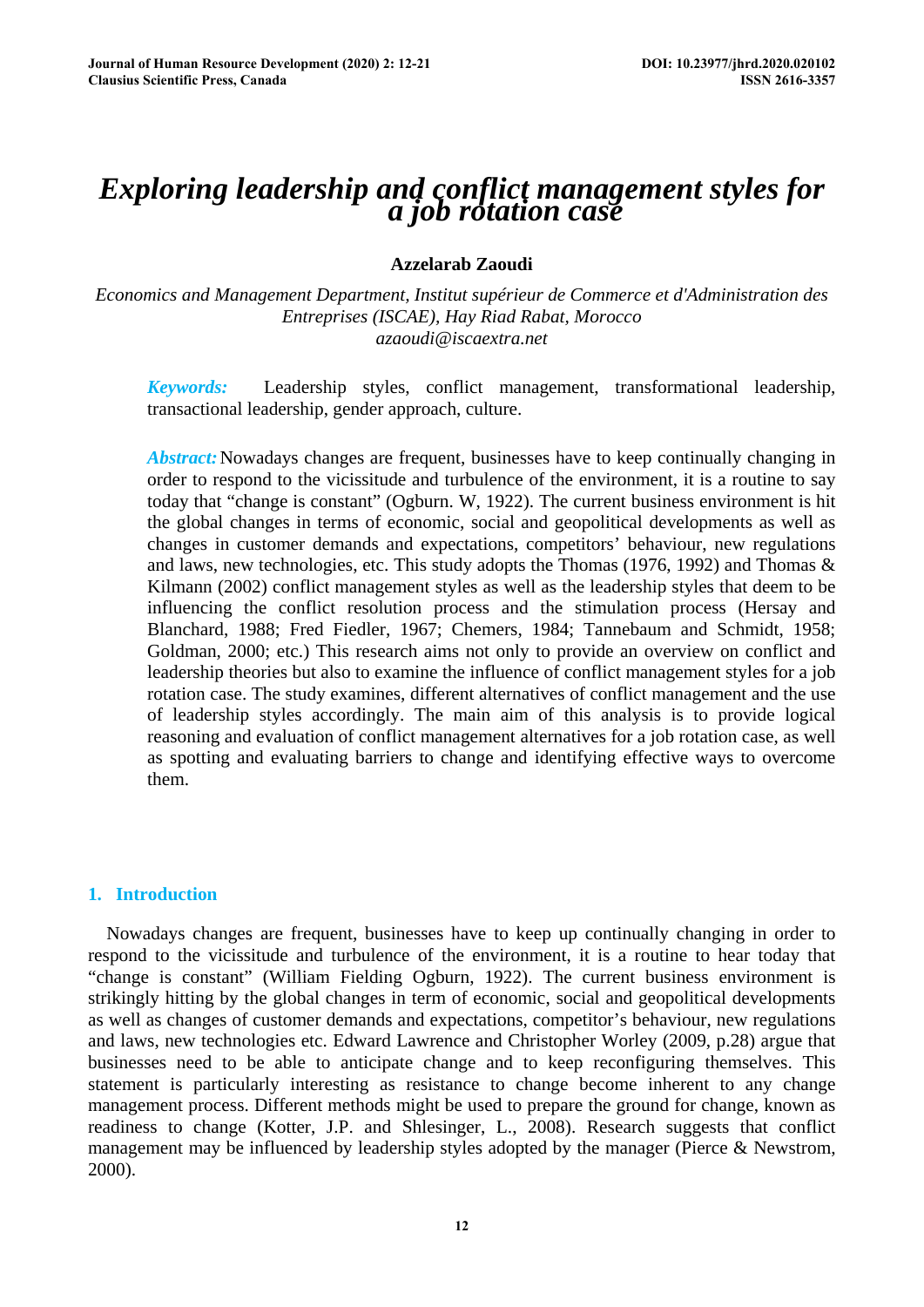This research adopts the Thomas (1976, 1992) and Thomas & Kilmann (2002) conflict management styles as well as the leadership styles that deem to be influencing the conflict resolution process. These styles are described in contingency leadership theories framework. The situational leadership approach of Hersay and Blanchard (1988) is basically formed around the two dimension of task behaviour and supportive behaviour<sup>[1](#page-1-0)</sup>. The contingency approach of Fred Fiedler (1967) and Chemers (1974, 1984) provides the three sets of factors<sup>[2](#page-1-1)</sup> for an effective leader. David Snowden and Mary Boon (2007) argue that leaders have to adjust their styles to fit the context. Robert Tannebaum and Schmidt (1958) emphasize that leadership may be question of a continuum styles between boss centred leadership and subordinate centred leadership. Daniel Golman (2000) identifies the six styles which affect 'working atmosphere and financial performance' (Huczynski, A. & Buchannan, D. (2014) organizational behaviour, 8th edition, Pearson, London).

However, and this is important to our current study that newly appointed leaders that are perceived as lacking experience, still young etc. must took charge and tell to the team what to do rather than being participative and asking for opinions from the members of the team because new leaders with low status when asking for inputs from the team may be seen as lacking of confidence and competence (Sauer, 2012). From another hand behavioural approach of Michigan University and Ohio states studies highlights the importance of the relationship, structure and role of leader to goal attainment, the managerial grid of Black and Mouton (1964) is exemplary, the effective leader is passionate toward his work and try to do the best to get people to stretch themselves to achieve high results. In nowadays, organization must adapt to fit the 'constant change', and this is not that easy because people still mourn their habits and are not willing to give up to change though. Organization start seeking leaders at all levels specially due to unstable business environment, while traditional theory argues that leader is a must to effectiveness, claiming the need for a new leaders or super leaders (Sims & Lorenzi, 1992), the distributed leadership theory, by contrast, assumes that leadership functions can be shared. Organizations in a remarkable rapid pace need to be frequently generating ideas and novel insights to problem solving (Gronn, P., 2002, 2009, Bryman, 1996, Caldwell, 2005). In this vein, Transformational leadership style is necessary to perform 'beyond the contract' involving the four Is<sup>[3](#page-1-2)</sup> (Bass, 1985; Bass & Avolio, 1990, 1994), somehow related to the human relation school of thought and Elton Mayo the Howthorn effect in twenty century, the Transformational Leadership Questionnaire identifies fourteen competencies (Alimo-Metcalfe, B. & Alban-Metcalfe, J., 2002, 2003), transactional leadership is articulated in terms of exchange, swaps and bargain relationships with followers in return of what leader desires, yet related to the

<span id="page-1-0"></span> $<sup>1</sup>$  The grid considers task behaviour as the amount of directions from leader to subordinates however the supportive behaviour</sup> concerns the backup the leaders provides to followers. The model identifies four styles: telling, selling, particpationg and delegating. (see Huckzynski and Buchannan, organizational behaviour, pp 669-70) <sup>2</sup> The three factors are the structure of the task; the leader's power; relationships between leader and followers.

<span id="page-1-2"></span><span id="page-1-1"></span><sup>&</sup>lt;sup>3</sup> Intellectual stimulation that encourage people to see what they are doing from new perspectives, Idealized influence that articulates mission and vision statement, Individualized consideration which develop the team to high productivity and finally the Inspirational motivation motivates others to prioritize the general interest of the organization.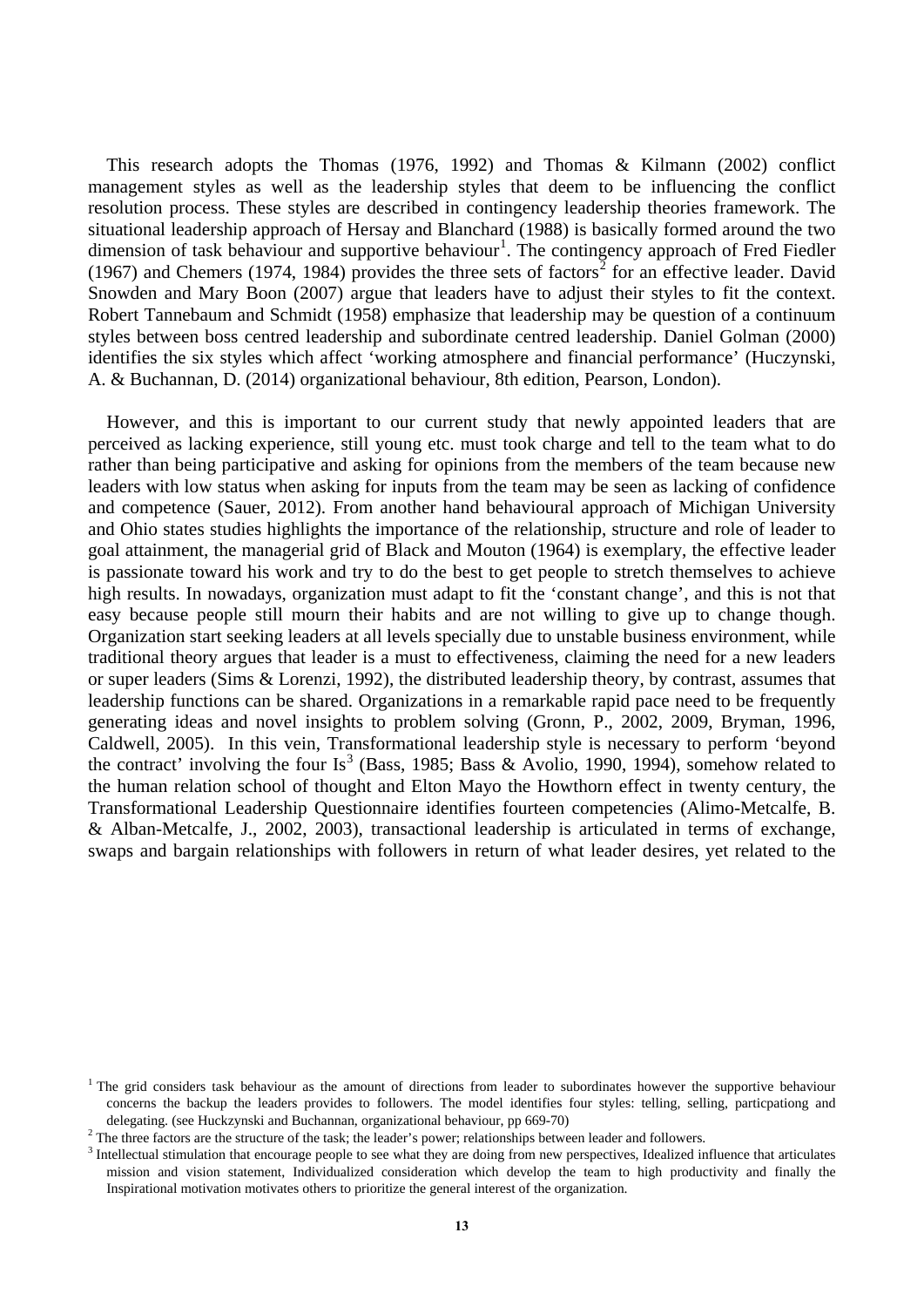'carrot and stick leadership' of Frederick Winslow Taylor in 1920, which involves the power of reward and punishment.

This research examines different alternatives of conflict management and the use of leadership styles in a job rotation case.

#### **2. Literature review**

We This section tackles theories and approaches involved in the conflict management and leadership styles.

#### **2.1.Literature review on conflict and conflict episodes**

The Conflicts are engendered due to disagreements and divergent interests and values between stakeholders, groups and organizations. Conflicts may be solved by management conflict through a combination of techniques of conflict resolution and conflict stimulating approaches<sup>[4](#page-2-0)</sup>. Among views of conflict, radical framework sees conflict as inevitable and embedded in profit maximization of capitalist economy (Edward, R, 1976), managers as owner agents are trying relentlessly to control workers and downsize the costs (Ackroyd, S., Thompson, P., 1999), the workplace is turned systematically to an arena of hassle between the white collars and blue collars. Thus the conflict is dysfunctional and must be suppressed! The concept of resistance and alienation<sup>[5](#page-2-1)</sup> (Jermier et al., 1994; Sagie et al., 2004) are essential concepts in understanding which style has to be adopted in a conflict situation and employees may use strategies to face off the conflict (Noon & Blyton, 2007), those strategies are basically oscillating around win-win, lose-lose and lose-win strategies. Walton, R. & McKersie (1995) distinguish between integrative (win-win) and distributed bargaining power (win-lose). According to conflict episodes in which latent conflict may be felt and perceived by parties before to blow up to manifest behavioural conflict episode that could alter the performance, people act to advance or advocate their position, an interval between cynicism (cold conflict) to hostility. Albeit conflict episode may end up, particles might persist in conflict aftermath stage and it is crucial to interpersonal relations development within the workplace. Nevertheless, the interactionist approach emphasize more the character pluralistic of the organization, managers and employees are likely to pertain to different social, economic and political structures and are likely coming from different social backgrounds, they are perusing different goals (known as bifurcation of interests), (see Selznick, 1949), thus the conflict is seen as functional conflict yet necessary and positive, a force to the organizations (Ellie, S. & Dick, P. (2003) introduction to organizational behaviour. McGraw Hill. UK.). The unitarist approach of the organization sees the conflict as transient phenomenon that could be alleviated if proper managerial

<span id="page-2-0"></span><sup>4</sup> Conflict resolution to diminish or eradicate the conflict and conflict stimulation in order to increase the level of functional conflict.

<span id="page-2-1"></span><sup>&</sup>lt;sup>5</sup> Alienation refers to the negative emotions of powerless and isolation engendered by the workplace and organisation design. Resistance restricts management to control and exercise power in a workplace.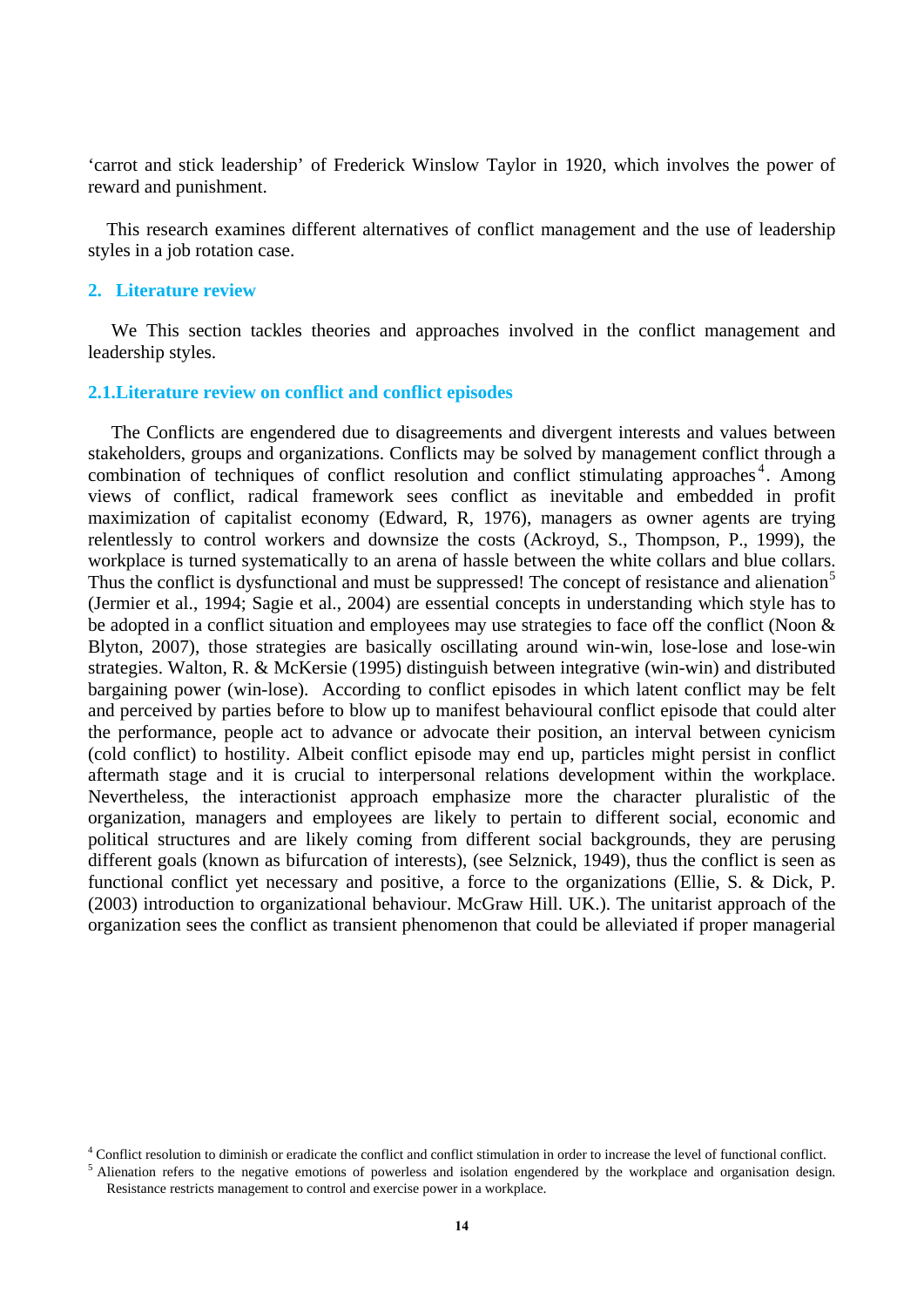actions have been taken. The three views have been widely discussed from the power perspective of the organisation by the scholars Burell and Morgan (1979).

#### **2.2.Literature review on conflict management styles**

Fayol in his book General and Industrial Management 1917, described the scientific management process as planning organizing, commanding, coordinating and controlling, the process still relevant to modern era of management and the failure of application of the model causes enormous issues to the management. Conflict could arise due to failure of one or more of the pillars of this process: potential goals differences, tasks interdependencies, authority overlapping, time management and pressure, scarce resources, unclear rules, policies and procedures, hierarchy and incompatible structures, communication, liaison role and integrator role are among other reasons that could cause failure and defects.

Management might intervene to decrease or eradicate the level of dysfunctional conflict if it considered as being too high and conversely management can increase the level of functional conflict if judged as too little. Kenneth Thomas (1977, 1992) distinguishes five conflict approaches to conflict intervention using the dimension of assertiveness and cooperativeness<sup>[6](#page-3-0)</sup>. The five models are defined as follows: Competing (assertive and uncooperative): When manager is looking up to his own interests and goals on detriments of others, he shows unwillingness to cooperate and create a win-lose situation by using rivalry options. Avoiding (unassertive and uncooperative): The manager sees conflict as parlous, thus he/she tries to overlook it and uses bureaucracy and procedures to stifle the conflict. Compromising (medium assertive, medium cooperative): The manager tries to trade-off, each party in the conflict mourn something to be lost in the deal. This falls under the assumption of partly lose-lose situation, partly win-win situation. Accommodating (unassertive and cooperative): The manager looks submissive to employees, looking for compliance. This quadrant of the grid indicates low concern for self (for self-face, selfish) and high concern for others, altruist (Ting Toomey, 1988). The manager in this case looks after relationships cooperation and harmony sacrificing his/her own needs. Collaborating (assertive and cooperative): Usually successful CEO is someone who knows what he/she wants and uses available resources properly (Thomas, 1977) In corollary, managers fall under this situation when they try to solve problems while undertaking integrative solutions where all can win (Lewicki, 1985), putting primarily the goals of the organization in the collimator. Conflicts result challenging in this case. This style copes perfectly with such environment affected by the 'constant change'.

<span id="page-3-0"></span><sup>6</sup> Assertiveness is the attempt to satisfy own concern and cooperativeness is the attempt to satisfy other concerns.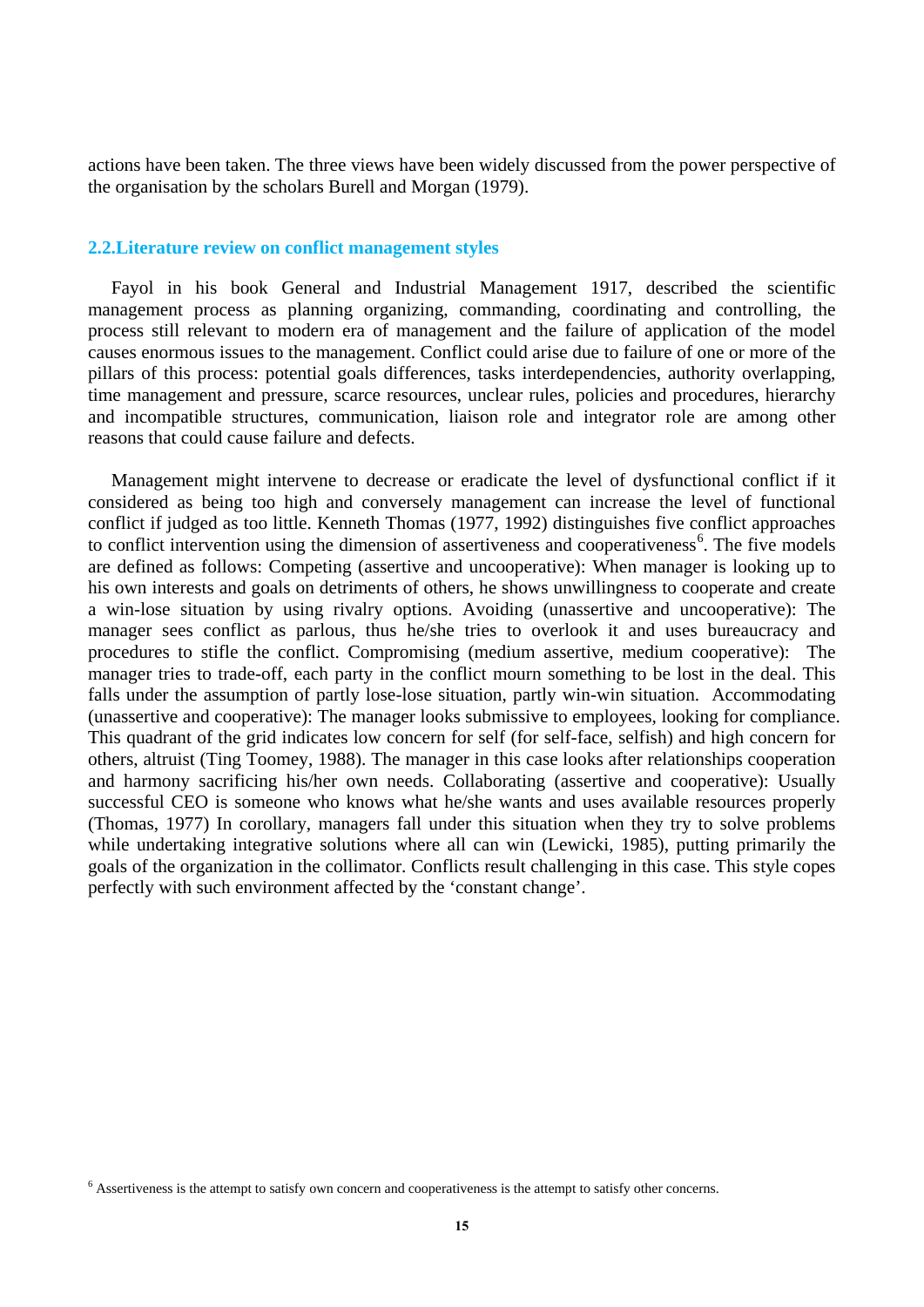### **2.3.Literature review on leadership styles**

Leadership styles are crucial in change process and conflict management. Although, it exists an unlimited range of styles, authors have employed grids to classify them. McGregor (1960) argued that manager tend to use one of two assumptions toward the workforce, either management have to be directive and authoritative toward employees as they are lazy, lacking initiative, unimaginative, irresponsible…or to be cooperative, participative and consultative if the management judge the workforce as accountable. McGregor termed these assumption as theory X and  $Y<sup>T</sup>$  respectively. The leadership styles were likely to be adjacent to the notion of power, leaders might be charismatic, bureaucratic or traditional (Weber, 1948). The leadership styles are dependent to task concern or people concern, the university of IOWA studies (Lewin, 1939) highlighted the three styles: Autocratic, Democratic, Laissez-faire, Ohio state university studies led by Fleishman et al., 1957, argued that manager concerned by the initiating structure is likely oriented to results, in contrast, the manager concerned by consideration is likely to involve people on basis of mutual trust, respect and sharing ideas, the manager in this case is supportive and cooperative, Therefore, from 'one best way' to 'best fit', the contingency or situational leadership bring about a new and contending view of rational management, for Fiedler (1967, 1974) no best style under all circumstances, leaders according to the Least-Preferred co-worker coefficient (LPC) is assessed as task oriented or relationship oriented. Three aspects of leadership style arise: relations, task and leader's position power, these factors are termed 'the favourability of the situation'. Path-Goal Theory suggests that leaders affect the satisfaction, motivation and performance of followers (House, 1971; Evans, 1970). The theory identifies four leadership types: Directive leadership: giving directions, guidance and instruction to team members and asking them to follow literally the rules and procedures. Participative leadership: this style implies involvement and participation of followers in the decision making process by asking employees to share ideas and solutions. Supportive leadership: the manager is focusing more in relationships rather than on task performance. Achievementoriented leadership: this style entails challenging goals setting and the manager shows confidence and trust in followers to excel the results. (See Peter and Waterman (1982) in search of excellence).

Likewise, these styles were mapped too in Blanchard and Hersey grid so far, the authors added up to supportive and directive leadership two other variants, the coaching style which stands for directions and support and the delegating style which favours the learning of employees undertaking delegated tasks. Leader-member exchange theory portrayed leadership as subjective and dependent to the dyadic relationships that leader is having with employees<sup>[8](#page-4-1)</sup>, which results in favouritism and politics (Liden & Graen, 1980, Dansereau et al, 1975). Omar Aktouf 1996 believes that although leaders pretend assessing subordinates on competence criterion for promotion and

<span id="page-4-0"></span> $7$  Theory X concerns for task, theory Y concerns for employees.

<span id="page-4-1"></span><sup>&</sup>lt;sup>8</sup> Graen et al argue that patterns of relation fall under two groups: in-group and out-group depending on how subordinates are perceived by the leader or manager. He tends the 'right hand' to in-group subordinates and 'hired hand' to out-group subordinates.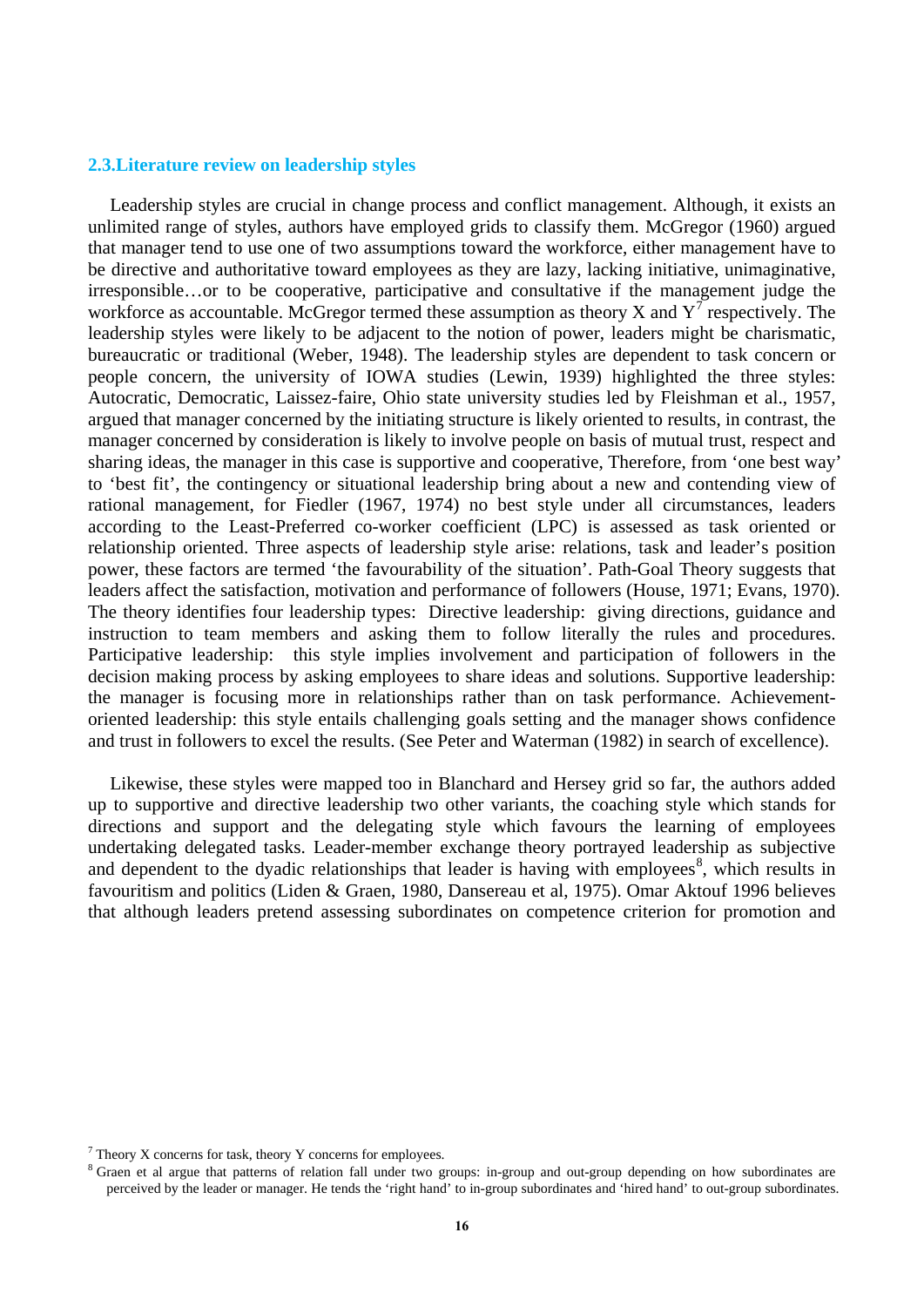privilege, the impression-management is likely to be more reflecting the reality. Leaders prefer people to be like them which rise up the concept of clanism and the 'yes man' mentality. (Linstead, S., Fulop, L. and Lilley, S. (2009) Management and Organization, Palgrave, United Kingdom). Still leadership is comprehensive, broad and multidisciplinary, it involves culture and gender approach, and leadership is yet dependent to pluralism (collectivism) and individualism (particularism) approaches, to the openness of leader to other cultures which fall under the umbrella of diversity versus convergence approach (see Koen, 2005; Hall, 1959; Hofsted, 1967; Trompenaars, 1993; Dorfman, 2001; House et a., 2004). The gender approach is prolific to understand the women leadership and the problematic of glass ceiling (Wolstonecraft, 1970; Davidson, 1997; Hite, 2007; Wajcman, 1998; Davidson & Cooper, 1983). Conflict may arise if management doesn't take into consideration the gender and culture approach, it is also of importance to state that management has the opportunity to benefit from the two perspectives of styles if considering the gender approach to transactional and transformational leadership. Male management is often associated with transactional leadership due to masculinity and dominance power<sup>[9](#page-5-0)</sup> expanded by the 'great man theory' and the trait approach; conversely transformational leadership is connoted to female management based on emotional intelligence, not to mention that diversity is more accurate in nowadays context as masculinity and dominance power is not the apanage of men and emotion intelligence is not the apanage of women. Diversity, contingency, situational leadership and MOSAIC<sup>[10](#page-5-1)</sup> model resemble to 'best fit' the current context. Heroic leadership, narcissistic leadership (Freud, S., 1954, Cristopher, L. 1979, Rhodes, C., 2008), aesthetic leadership <sup>[11](#page-5-2)</sup> (Sjostrand, 2007) and charismatic leadership are other variants of leadership treated by the literature.

## **3. The case of job rotation and conflict management styles adopted**

The managers look for to enhance the polyvalence of their subordinates especially in a small business context, different alternatives might be presented. Since leadership alternatives are not about mathematics but about the science (social), art and the action of change and continual improvement. The leader ought to identify the conflict management style fit to the context, weigh up the pros and cons of each alternative and finally, the level of conflict that might arise from them, alternatives involve emotional intelligence, responding to ideas, and trying to change or influence people opinions if possible.

<span id="page-5-0"></span><sup>&</sup>lt;sup>9</sup> To extreme the dictatorship

<span id="page-5-1"></span><sup>&</sup>lt;sup>10</sup> MOSAIC model stands for Mission and value, Objectives, Skilled workforce, Active flexibility, Individual focus, Culture that

<span id="page-5-2"></span>empower.<br><sup>11</sup> Since nineteenth century, organizations were obsessed by scientific management, managers don't give room to innovation whereas leadership is an art and craft of leading people, and hence leaders resemble to artists and have to show mastery of the art of creativity. Aesthetic leadership emphasize concern for a joy for the poetic moments, managers create events that lead to full engagement of followers.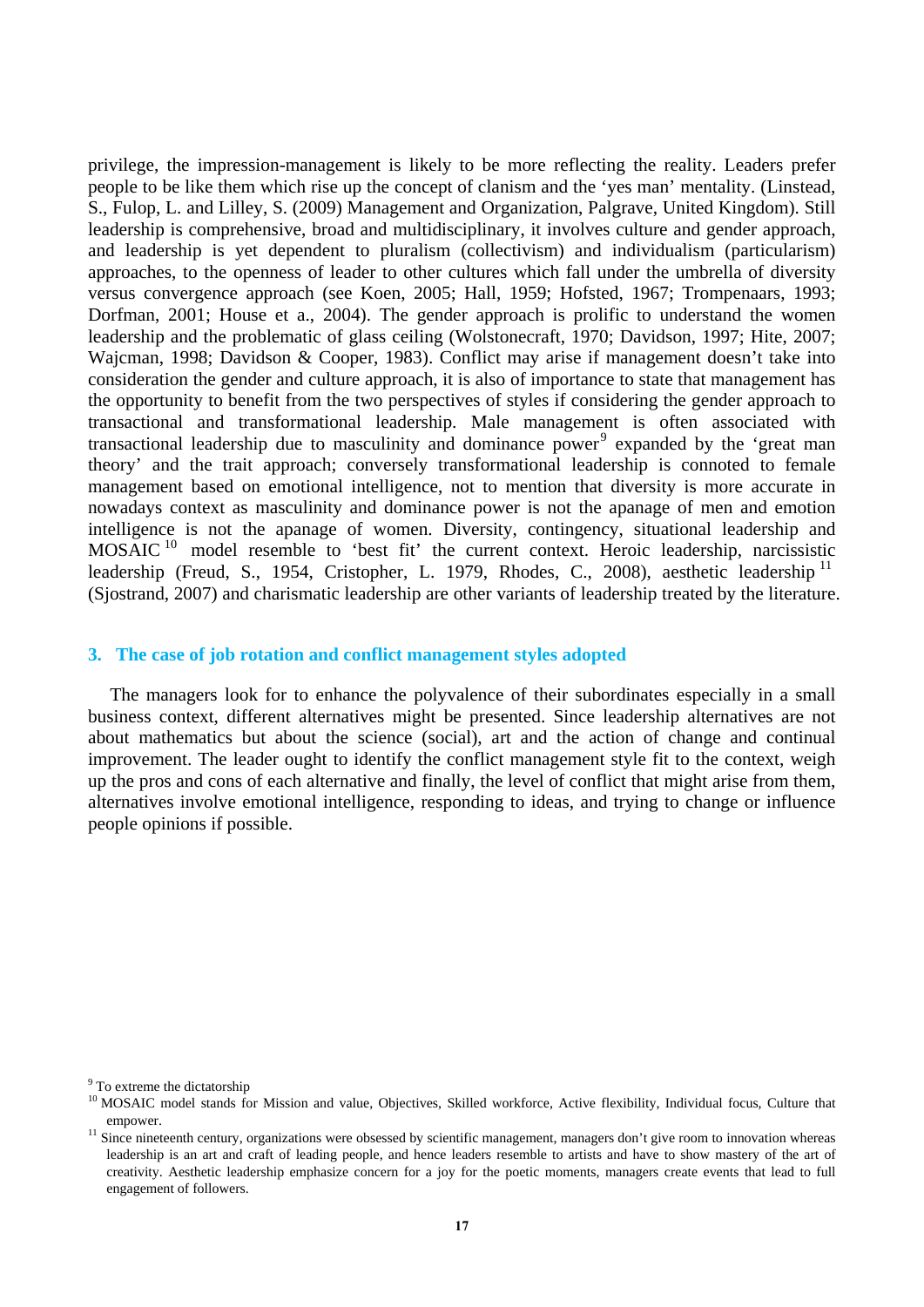When the leader is adopting a passive, low assertiveness and high cooperativeness position, by simply backing away through the cancellation of any type of change and giving up on goals while focusing on compliance to other parties. In short term, this alternative might result comfortable and non-challenging since employees are not dethroned from their comfort zones, in particular, the employees with large experience. Additionally, the organisation would not upset the day to day performance, which in turn save time and money. However, limitations in long term are way high, forgetting about job rotation could leapfrog the benefits that might result from the adoption of the change. Employees will miss a grand opportunity of developing new skills, explore new interests and discover potential hidden skills and readiness for potential upcoming challenges and difficulties. Not to mention, the sense of boredom, monotony and routine, which are big factors of discouragement and lack of motivation. Given the potential significance of culture, especially the Moroccan context is high context culture<sup>[12](#page-6-0)</sup> perhaps, employees might perceive the extent of power to relatively the status, the degrees, the age and the relationships network etc. in such context, the avoidance style can jeopardize the goals achievement and concede power to employees which in turn could endanger the leader position, in particular the employees would negatively perceive the leader attitude and augment the mistrust in his actions in the future.

In the dominance/competing style, the leader is adopting a battling attitude and authoritative commanding techniques in order to win, regardless of the employees' feelings and opinions. The leader uses the win-lose strategy, usually used in low context culture, the leader concern for selfface but it could result effective sometimes depending on the context and employees personality and engagement to the organization's goals, female can be slightly more cooperative toward the change comparatively to male (Walters, A., Stuhlmatcher, A. and Meyer, L., 1998), but female can be uncooperative against the 'tit for tat' strategy<sup>[13](#page-6-1)</sup>. In short term, this option is disruptive, electrifying the atmosphere but would bring about efficacy in the long run if smoothly applied, the leader might increase the level of conflict in order to take advantage from employees altercation, the leader might use the devil's advocate<sup>[14](#page-6-2)</sup> technique to understand what wrong and what to be corrected! It goes without saying that the leader with such traits if highly assertive would be perceived as confident and powerful! (Sauer, 2012).

Leadership can use another alternative by applying the compromising style; the leader therefor adopts a medium assertive and medium cooperative approach while willing to trade some of his/her preferences and opinions in order to win concession from the other side. In short term this

<span id="page-6-0"></span><sup>12</sup> High and low context and the role of culture differences in business has been depicted in Edward Hall book, *the silent language* 1959.<br><sup>13</sup> Actions done intentionally to punish other people because they have done something unpleasant to you (Cambridge Dictionary).

<span id="page-6-1"></span>Tit for tat was introduced by Anatol Rapoport, who developed a strategy in which each participant in an iterated prisoner's dilemma follows a course of action consistent with his opponent's previous turn. For example, if provoked, a player subsequently responds with retaliation; if unprovoked, the player cooperates. www.investopedia.com

<span id="page-6-2"></span><sup>&</sup>lt;sup>14</sup> If you play devil's advocate in a discussion or debate, you express an opinion which you may not agree with but which is very different to what other people have been saying, in order to make the argument more interesting[. www.collinsdictionary.com](http://www.collinsdictionary.com/)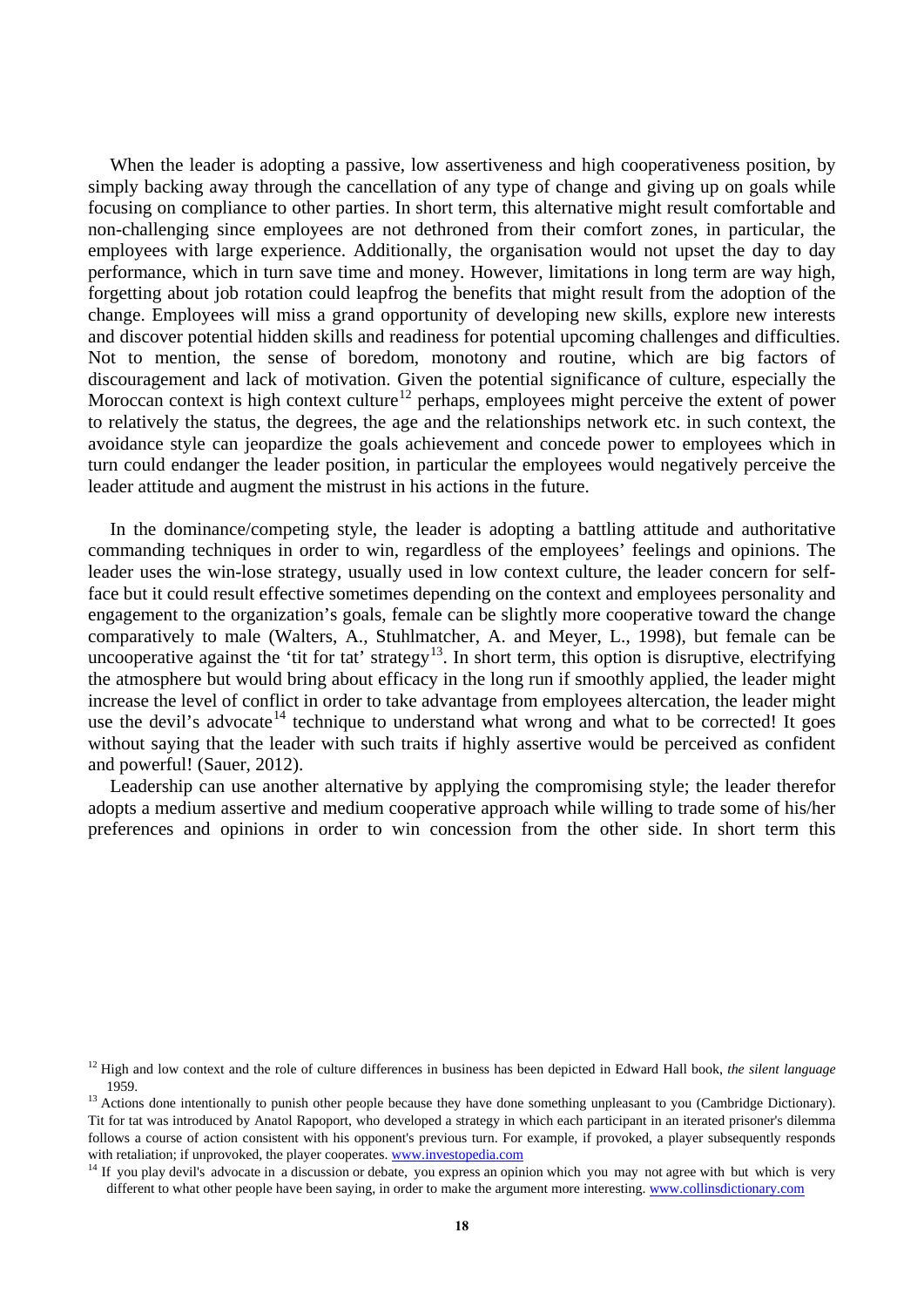alternative is confusing, disruptive and time and money consuming but in the long run, this approach is noteworthy in practice as the benefits of job rotation can be achieved with time. Likewise, the leadership in action is demanding in term of knowledge, the manager have to know the purpose of the job rotation and be aware of the organization goals sought from the change. In contrast, two points are remarkably worthy to mention, first, the leader if not wise, his demeanour can disadvantage the lady because of the shadow side of the negotiation<sup>[15](#page-7-0)</sup> (Kolb and Williams 2000), second, female under any circumstance could tend to undervalue themselves in the negotiation. (Cary cooper, 1992). (See also the concepts of mommy track and glass cube).

Finally, the conflict management style might use a high assertiveness and high cooperativeness approach in order to make sure that every side is satisfied with the outcome. This type of conflict style requires open discussions, smoothing and negotiations of all the involved concerns and issues in order to explore alternative solutions and reach a commitment for both parties. Hence, in a try to sort out the conflict, the manager can use a win-win method, where he/she and all subordinates can be winners. Indeed, this is one of the styles that require more effort for the achievement of an agreement. Hence, the organisation will reach a BATNA (the best alternative to a negotiated agreement). Nevertheless, this approach doesn't all the time guarantee success, again it depends to other factors such as the gender and culture factors, experience, age, attitudes, engagement, participation to decision making etc., not to mention that collaborative style of reaching a consensus is extremely hard to reach since a lot of negotiation will be needed and a lot of meetings should be set, thereby if agreements are not reached, the company might look for assistance from arbitrators or consultants.

#### **4. Conclusion**

According to the contingency theory (Fred Edward, 1964), there is no perfect or optimal way to organize or lead people and organisation, instead, the optimal adopted leadership approach is contingent (dependent) upon a situation. In fact, there is no right or wrong style of leadership. The leader ought to intend to spread influence over employees throughout the process using framing speeches in order to achieve goals. Leadership, per se, doesn't exist, leadership involves influential power process, goals, followers and THE situation, thereby successful style is dependent to the angle of view. Achievements perspective is reductive vision and short-termist since in absence of people concern the goals are harmed for the long run. In our case study, the leader can use a range of styles congruent to each moment to build the team's moral, pride and spirit (see Klan, G. 2007) bearing in mind that power stake is overriding. The leader possesses in our case the position power that stem from the hierarchy, since then, the power can be misunderstood due to culture and gender

<span id="page-7-0"></span> $15$  Kolb and William (2000) argue that 'any negotiation is caught in a web of influence, social value and informal codes of conduct' which influences expectations of what women should and can do. ((Linstead, S., Fulop, L. and Lilley, S. (2009) *Management and Organization*, Palgrave, *United Kingdom*)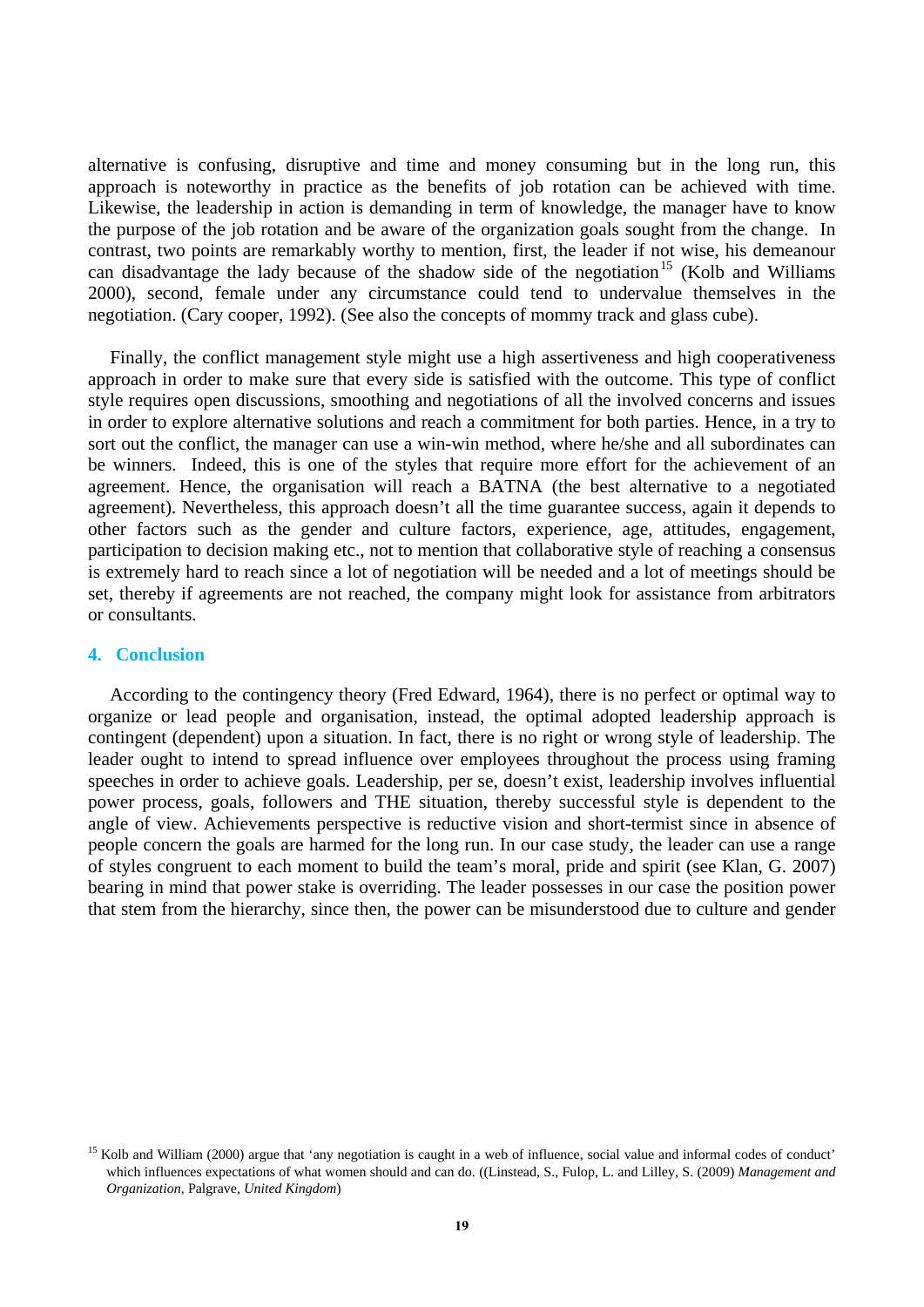triggers. The leader can use an admixture of power underlying the leadership style: referent, emergent, servant, expert, narcissistic, reward, even coercive and even romantic leadership <sup>[16](#page-8-0)</sup>. Leaders have to use a range of theories contextualised to succeed to everyone by not necessary reaching the consensus, a round trip between transformational and transactional leadership is crucial to the influential process, multi-goal and multi-stakeholder approach is indeed of importance (Oghojafor et al, 2012; Rollinson, 2002). The leader has also to dispel doubt, fear and anxiety by clarifying objectives behind and beyond the job rotation. Training sessions, tests, role of mediator are of great utility to beat "stick to the knitting"<sup>[17](#page-8-1)</sup>, the resistance to change partially due to cognitive dissonance <sup>[18](#page-8-2)</sup> (Leon Festinger, [19](#page-8-3)57). The role of mediation, storytelling and Soep Opera<sup>19</sup> techniques are helpful to manage the conflict situation. The leader narrate stories to clarity of how we can run things, based on past stories we frame the future, the mediator makes sense in such approach, by so, we can disclose already to people their psychology, so as they can avoid being conflictive as other personage of the story they did and lack the opportunity of learning and experience, doing so, the germinating seeds of future troubles are already suffocated, and as Pettigrew once said 'The received wisdom therefore is that change will take place through successive, limited and negotiated shifts.'

Lastly, change is not haphazard but a logical process that imply science as well as an emergent process that imply the art and the craft of decision making, Kurt-Lewin (1947, 1951) and John Kotter (1995, 1996) provided canvas and schemes to frame the change, and we may ask about the impact of change process models on conflict management?

#### **References**

- *[1] Barbara Bagilhole and Kate White (2011) gender, Power and Management, Palgrave Macmillan: London.*
- *[2] Beech, N. and Macintosh, R. (2012) Managing change: enquiry and action. Cambridge University Press.*
- *[3] Buchanan, D and Huczynski, A. (2012) Organixational behaviour. Pearson. London*
- *[4] Burnes, B. (2014) Managing change. FT Prentice Hall.*

<span id="page-8-0"></span> $16$  (... The romance of leadership implies that we are inclined to attribute to leaders the credit for thrilling victories or the blame for agonizing defeats, even if they don't deserve it. We make these unconscious attributions to simplify the complex causal relationships often involved in significant organizational outcomes. As a result, we view the leader as the driving force for everything and anything that happens to an organization during the leader's tenure. Unsurprisingly, military institutions embrace the romance of leadership. By design and perhaps by necessity, they almost fetishize leadership...). [Leonard Wong](https://warontherocks.com/author/leonard-wong/) And [Stephen](https://warontherocks.com/author/stephen-gerras/) Gerras (2017) Beware the romance of leadership.

<span id="page-8-1"></span> $^{17}$  Although the expression is used as a theory to encourage managers to excel on what they are better on, here we used it in negative way tos ay, change could bring a fresh air to people and organization. This management concept is popularized by Tom Peter in his book, in search of excellence.

<span id="page-8-2"></span> $18$  (... According to cognitive dissonance theory, there is a tendency for individuals to seek consistency among their cognitions (i.e., beliefs, opinions). When there is an inconsistency between attitudes or behaviors (dissonance), something must change to eliminate the dissonance. In the case of a discrepancy between attitudes and behavior, it is most likely that the attitude will change to accommodate the behaviour…).

<span id="page-8-3"></span><sup>&</sup>lt;sup>19</sup> A Soap opera is an ongoing drama serial on television or radio, featuring the lives of many characters and their emotional relationships.